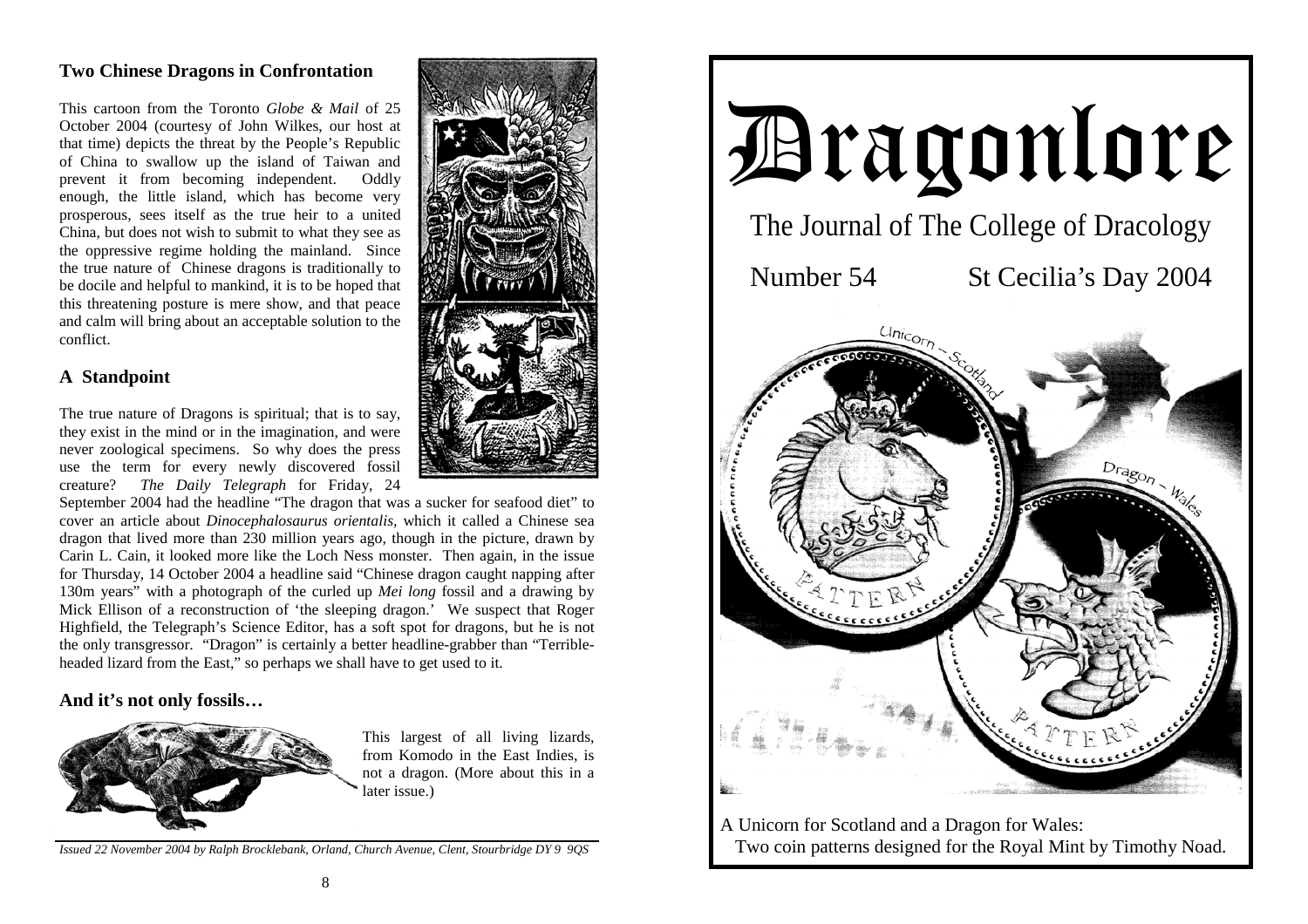

#### **The College of Dracology for the Study of Fabulous Beasts**

*We welcome new members Lesley Holt and John Uncles.* 

St Cecilia was a Roman virgin who converted to Christianity and was martyred, still singing. She is now the patron saint of musicians, and Purcell's Ode to her is one of his loveliest pieces of music. Purcell wrote many odes, operas and masques, *Dido and Aeneas* and *King Arthur* among them. Had he written one for *St George*, he would undoubtedly have done some dramatic music for the Dragon.

*The Scottish Unicorn and Welsh Dragon on the cover are from a set of four designs, the other two being a Hart's head for Northern Ireland and a crowned Lion's face for England, that Timothy Noad submitted for a new series of pound coins. They were not selected (we are getting bridges instead) but have been produced as a set of silver pattern coins for the benefit of collectors, and may be acquired from the Royal Mint Coin Club, FREEPOST SWC4207, PO Box 500, Pontyclun CF72 8WP.* 

There have recently been a few citations of *Dragonlore* in other journals. Our pieces on the Basilisk and Cockatrice from Nos 19 & 20 have been reprinted in *The Heraldic Craftsman* No 49, for September 2004, whilst *Heraldry in Canada* for Autumn 2004 (Vol 38, No 3) has an article by Eric Saumure which quotes from No 48 about HMCS Griffin and then goes on to expand on the theme, with a picture of the badge of the current HMCS Griffon (*see right*) on the cover (in colour, blazoned *Argent a griffin Azure seme de lis Or armed and beaked Gules*). Eric then writes about ships'



badges in general, but gives one more example of interest to us, involving a new hybrid

creature. The badge of the minesweeper HMCS Comox, which was named after a bay on Vancouver Island and served from 1954 to 1957, was a rebus on the name, and showed a black ox's head sporting a red coxcomb (*see left*). Following the principal of the transference of names, this beast could properly be called after the ship, itself called after the bay, giving rise to the next item. The bay itself is said to derive its name from an Indian word meaning "plenty" or "abundance."

# **Two contrasting Griffins**

This splendid drawing (*on the right*) is the crest of The Hon William Charles Wentworth MP, kindly sent in by David Krause.





In contrast, this odd creature (*below, left*), with its small wings and lack of ears, is the Royal Beast of King Edward III, anachronistically holding a shield bearing the badge of the House of Windsor. The artist, TW or WT, is not known to us, but it is a fine balanced composition all the same. The postcard, published by English Life, Derby, was sent in immemorially.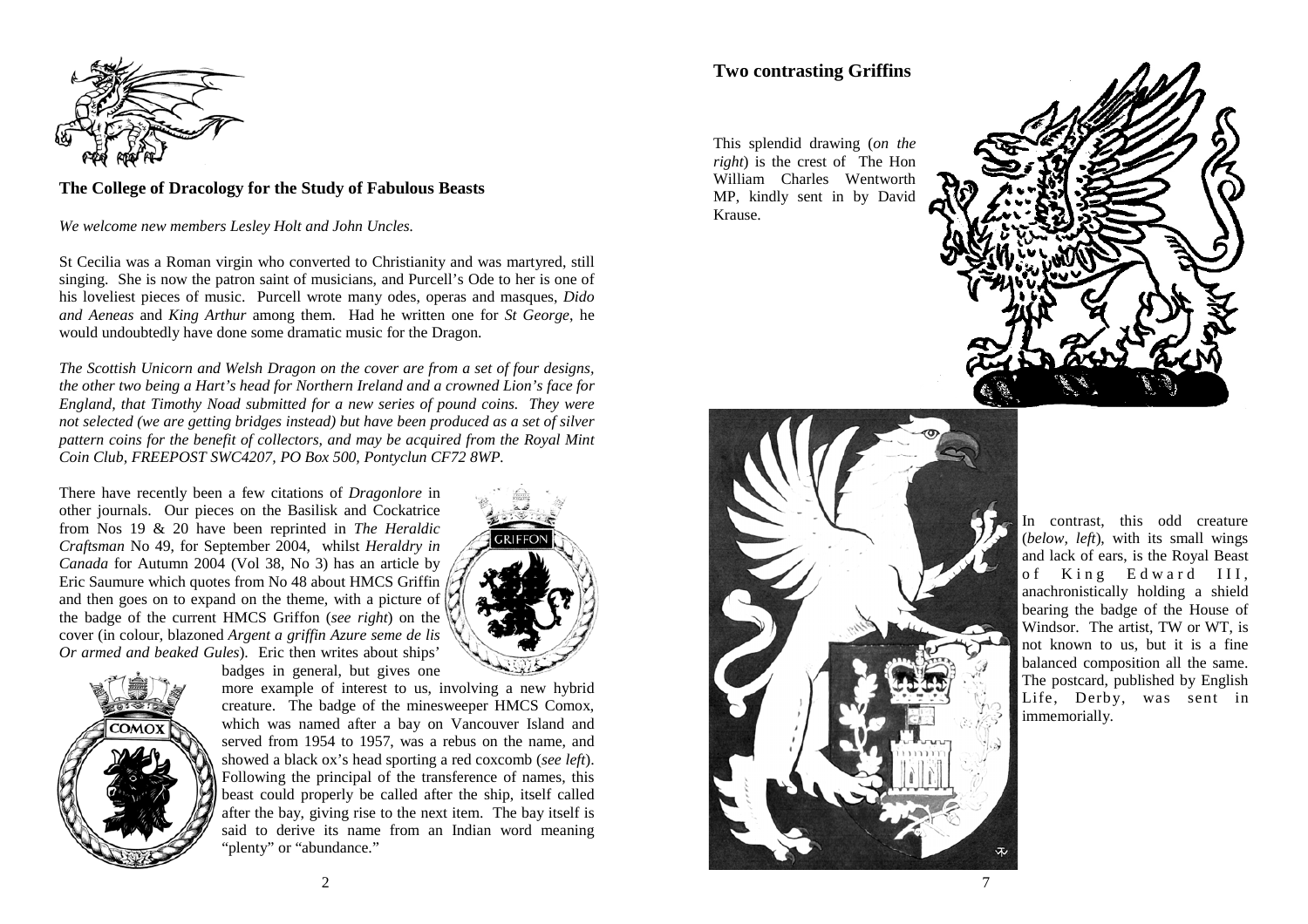## **Two Curious Creatures**



A Chinese phoenix from a porcelain tea-set. Unlike the Egyptian phoenix, the Chinese variety has some features in common with the peacock, a native of India, with its relatively long neck, short wings and very long tail feathers, as well as the strange little crest feathers on its head, also seen on the heraldic phoenix. Note that in heraldry a peacock is almost always shown with its tail erect, a feature not recorded for a phoenix.

A Manticor from a tile found in Ludlow Castle and now in the town museum. Some ancient lions were drawn with very human faces, but still with manes, but this one has a human head, not just a face, so must be the hybrid creature. Thanks to Roger Seabury for drawing this to our attention.



ADDITION to the A to Z

**Comox** – a hybrid of Cock and Ox, this bovine creature sported a red cock's comb, and as far as is known was found only in Canada. The last known specimen departed in the direction of Turkey, but lost its identity on the way.

#### **More fabulous beasts from Canada**

While visiting the city of Hamilton in Ontario, a trip was made to see the preserved Tribal class destroyer HMCS Haida, which has been carefully restored to the condition it was in at the close of the Korean War, in which it served with distinction. Named after a West Coast Indian tribe (or First Nation, as they say nowadays), its badge shows a twoheaded Thunderbird from their native art-work (*see right*). This totem raises the question as to whether these artists thought that they were portraying a double-headed monster,



or whether there were other reasons for the choice. The same query would apply to Byzantine double-headed eagles. Perhaps it was a device to represent rapid movement, as in the two-headed figures drawn in those old advertisements with the slogan, "That's Shell, that was!" Or more likely, it was an artistic convention to show both sides of the head on a single figure, thus also preserving symmetry, which may have been important. We too have conventions which those brought up in a different culture may find difficult to appreciate. It is said that when the Chinese first saw European portraits, they asked whether our people actually had one side of the face darker than the other, and when given the explanation, could not understand why an ephemeral effect of the light should be recorded permanently in a portrait. Doubleheaded birds, then, may not have been intended originally as monsters, but it is fair to say that over the years they have become so, and we are justified in including them in our fabulous bestiaries.

*(As an aside, it was mentioned in the last issue that a twoheaded eagle was used in a new regimental cap-badge as an emblem of Mercia, even though there is no evidence that the ancient Anglo-Saxon kingdom used such a device. There is another possible reason for its use. Territorial Army regiments are usually affiliated to a Regular Army unit, and often show such a connection in their badge. One or more of these Midland Yeomanry regiments may have been linked to 1st King's Dragoon Guards, whose badge was in fact the arms of their one-time Colonel-in-Chief, the Emperor Francis Joseph II of Austria,* 



*displayed on a double-headed eagle (*see right*). It is therefore possible that this monstrous bird is not an Anglo-Saxon totem but the Imperial Eagle of Austria, derived ultimately from the Byzantine Empire. More historical research is needed.)*